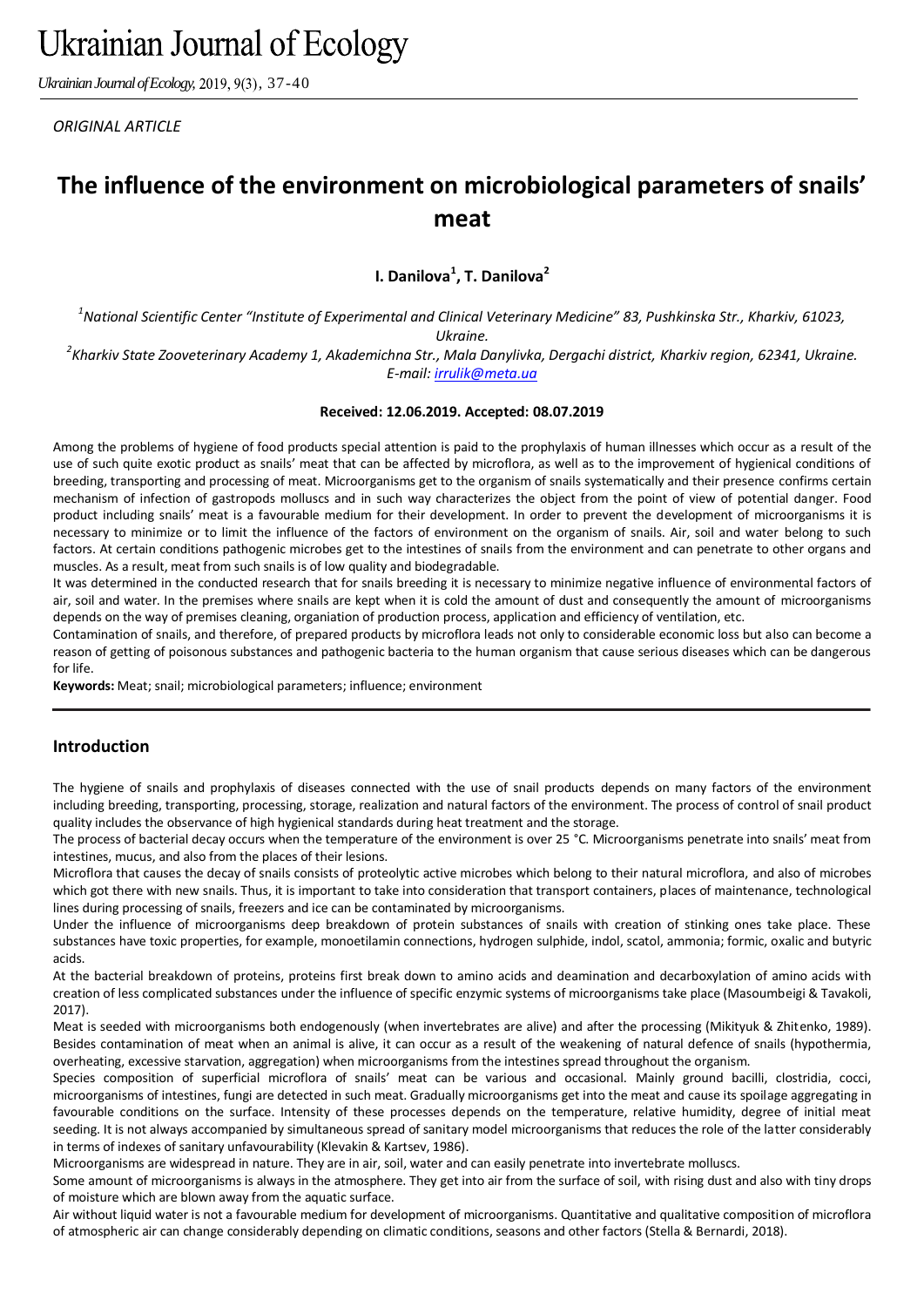Air microflora has occasional composition. Most frequently there can be different micrococci, sarcina, bacteria spores, fungi or pathogens. Soil is abundantly inhabited by microorganisms. They find there necessary conditions for their development: food, moisture and defence from harmful influence of direct sunbeams and drying.

Soil microflora has various species of bacteria, actinomycetes, fungi, algae, and protozoa. Among bacteria there are putrid, oily acid bacteria that break down cellulose; nitrifying, denitrifying, nitrogen fixing bacteria, etc. There are also pathogens mainly spores bacteria. Therefore, contamination of soil by microorganisms is very dangerous (Koutsoumanis & Stamatiou, 2006).

Composition of soil, physical properties, medium reaction, content of air and moisture, climatic conditions, season, ways of soil processing have a considerable influence on quantitative and qualitative composition of soil microflora.

Natural water always contains some amount of organic and mineral substances which can be used by microorganisms as nutrients. Natural water that is used for feeding and irrigation of snails can contain a big number of microorganisms, but qualitative and quantitative composition of microbes is extremely various.

First of all, in sanitary estimation of water special attention is paid to pathogenic microorganisms (Mikityuk & Zhitenko, 1989).

Numerous pathogenic bacteria are kept in water for a long time, some of them even spread. Composition and amount of pathogens in water depends on chemical composition of water, degree of contamination by organic substances, season, weather, etc (Klevakin & Kartsev, 1986).

At food enterprises engaged in meat processing water is used for production of wide range of products, for washing raw materials, machines, containers, etc. The use of water with a big number of microbes leads to excessive contamination of products. The presence of pathogens in water is very dangerous. Therefore, water used in food industry as well as drinking water must meet certain sanitary-hygenic standards (Mitichkin, 1966).

Thus, we can say that the influence of the environment is directly connected with microbiological parameters of meat.

# **Purpose**

The purpose of this work was to determine basic microbiological parameters of standards of snails' meat from different regions of Ukraine and according to these data to determine the influence of environmental factors on the organism of snails. To achieve this purpose the following tasks were set:

- 1. to define microbiological parameters in the samples of snails' meat: MAOAM (mesophilic-aerobic and optional-anaerobic microorganisms), *E. coli* bacteria (coliforms), coagulase-positive staphylococcus (*Staphylococcus aureus*), Bacteria of Proteus family, pathogenic microorganisms, including salmonella and *Listeria monocytogenes*;
- 2. to analyze possible factors of influence on the organism of snails and microorganisms.

# **Materials and methods**

Snails' meat of the species *Helix aspersa* muller and *Helix pomatia* was selected for the research. Snails of the first species were purchased at the farm "RAVLIK 2016", snails of the species *Helix pomatia* were gathered in different regions of Ukraine. Average samples of snails' meat were used in the research. Sample 1-meat of snails *H. aspersa* muller; Sample 2-meat of snails *H. pomatia* Kazatske village, Berislavsky district, Kherson region; sample 3-meat of snails *H. pomatia* Berezna village, Polonsky district, Khmelnytsky region; Sample 4-meat of snails *H. pomatia* Mala Danylivka village, Dergachi district, Kharkiv region.

The determination of microbiological parameters was carried out in accordance with the current normative documentation (DSTU 8446:2015, GOST 30518-97, GOST 10444.2-94, DSTU 7444:2013, DSTU EN 12824:2004, DSTU ISO 11290-1:2003, DSTU ISO 11290-2:2003) for research methods (Table 1).

**Table 1.** Normative documentation used in the research.

| Parameter name, unit of measurement                        | ND for research methods  |  |
|------------------------------------------------------------|--------------------------|--|
| MAOAM KUO/g                                                | DSTU 8446:2015           |  |
| E. coli bacteria (coliforms) in 1.0 g                      | GOST 30518-97            |  |
| Coagulase-positive staphylococcus (S. aureus) in 1.0 g     | GOST 10444.2-94          |  |
| Bacteria of Proteus family in 0.1 g KUO/g                  | DSTU 7444:2013           |  |
| Pathogenic microorganisms, including salmonella, in 25.0 g | DSTU EN 12824:2004       |  |
| Listeria monocytogenes in 25.0 g                           | DSTU ISO 11290-1, 2:2003 |  |

#### **Results**

We tested 4 samples of snails' meat from different regions of Ukraine according to microbiological parameters, the results of which are given in Table 2.

**Table 2.** Samples investigation of snails' meat from different regions of Ukraine according to microbiological parameters.

| Parameter name,                       | Sample No                    |                                    |                                    |                                    |
|---------------------------------------|------------------------------|------------------------------------|------------------------------------|------------------------------------|
| unit of measurement                   |                              |                                    | 3.                                 | 4                                  |
| MAOAM KUO/g                           | $2.1 \times 104$             | $3.6 \times 104$                   | $8.0 \times 102$                   | $2.7 \times 104$                   |
| E. coli bacteria (coliforms) in 1.0 g | bacteria<br>coli<br>detected | coli<br>bacteria<br>Ε.<br>detected | coli<br>E.<br>bacteria<br>detected | Ε.<br>coli<br>bacteria<br>detected |

*Ukrainian Journal of Ecology, 9(3), 2019*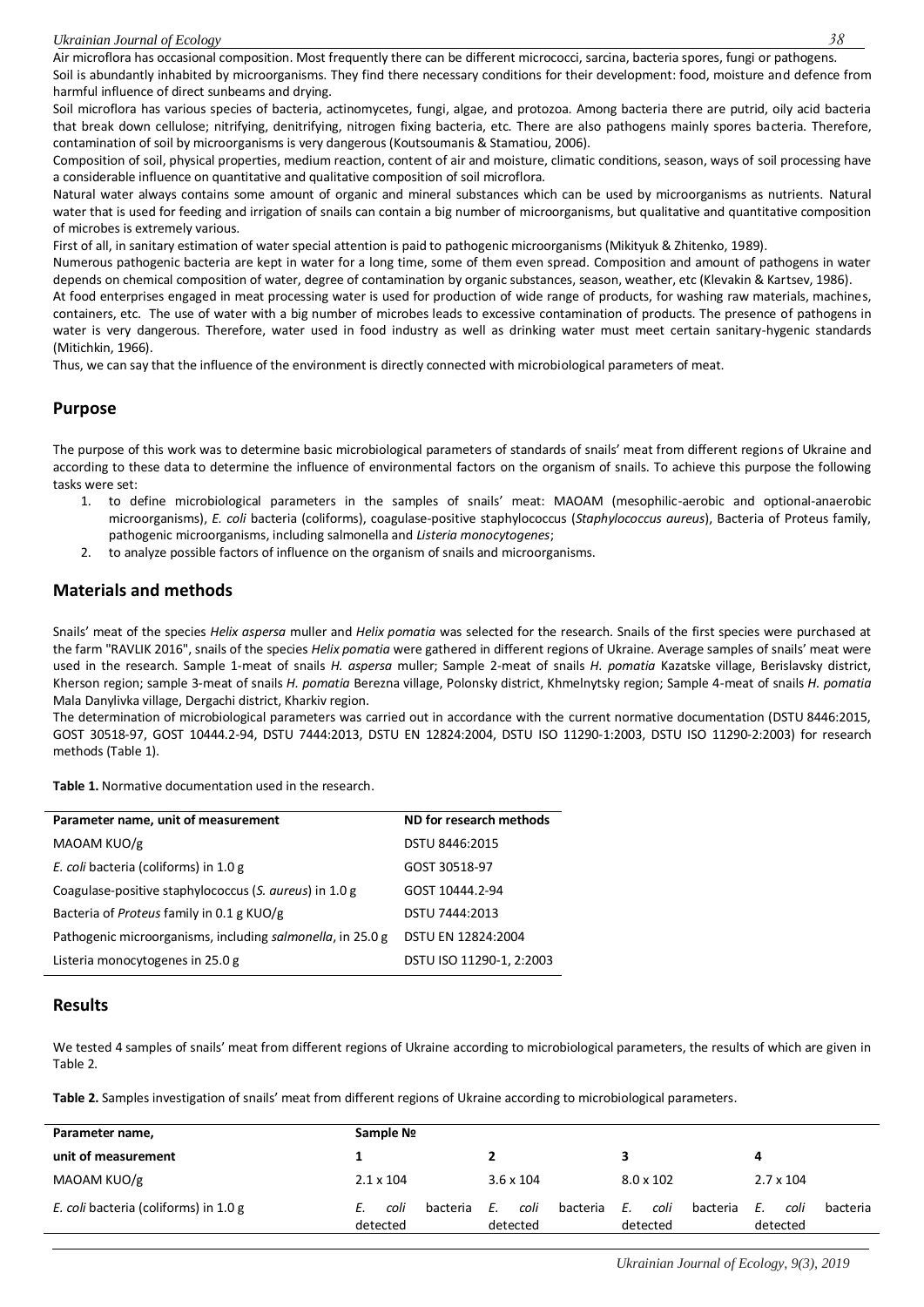| 39<br>The influence of the environment on microbiological parameters of snails' meat |            |            |            |            |  |  |
|--------------------------------------------------------------------------------------|------------|------------|------------|------------|--|--|
| Coagulase-positive staphylococcus (S. aureus) in                                     | Undetected | Undetected | Undetected | Undetected |  |  |
| 1.0 <sub>g</sub>                                                                     |            |            |            |            |  |  |
| Bacteria of Proteus family in 0.1 g KUO/g                                            | Undetected | Undetected | Undetected | Undetected |  |  |
| Pathogenic microorganisms. including salmonella.                                     | Undetected | Undetected | Undetected | Undetected |  |  |
| in $25.0 g$<br>Listeria monocytogenes in 25.0 g                                      | Undetected | Undetected | Undetected | Undetected |  |  |

Data from Table 2 show that in all four samples coagulase-positive staphylococci (*S. aureus*), bacteria of Proteus family, pathogenic microorganisms, including salmonella and Listeria monocytogenes were not detected. However, *E. coli* bacteria (coliforms) were detected and the results differed in the indexes of MAOAM.

Thus, according to our data, the smallest seeding has sample number 3 (Figure 1) by the index of MAOAM and by the above mentioned indexes and made up 8.0 × 102, that corresponds *H. pomatia* snails from Berezna village, Polonsky district, Khmelnitsky region. And the largest seeding according to all indexes was in sample 2 (Figure 2), that corresponds *H. pomatia* snails Kazatsky village, Beryslavsky district, Kherson region. Thus, we have established that microbiological parameters of snails' meat are directly proportional to the factors of the environment. The most favourable conditions to get clean products (meat, caviar) as well as mucus is the area in Berezna village, Polonsky district, Khmelnitsky region.



**Figure 1.** Growth of *E. coli* bacteria (coliforms) sample 3 (left-control, Endo environment, right-test, *E. coli* bacteria colony).



**Figure 2.** Growth of *E. coli* bacteria (coliforms) sample 2 (left-control, Endo environment, right-test, *E. coli* bacteria colony).

In the compulsory minimum list of research of raw materials, products of animal and vegetable origin, feed, mixed fodders, vitamin preparations, etc. which must be carried out in state veterinary medicine laboratories and according to the results of which veterinary certificate (F-2) (Order State Department of Veterinary Medicine of Ukraine №16 dated 1998.11.3.) is issued the data are given only for bivalve molluscs (live mussels, oysters and scallops) for which the maximum amount of MAOAM is not more than 5 x 103. If we compare these data with our findings we can conclude that snails' meat *H. aspersa* muller from the farm "RAVLYK 2016", snails' meat *H. pomatia* from Kazatske village, Berislavsky district, Kherson region and snails' meat *H. pomatia* from Mala Danylivka village, Dergachi district, Kharkiv region was not suitable for consumption at the time of research. Thus, it can be assumed that the environment caused a negative influence on the snails.

Factors of the environment that influence the development of microbes and vital functions of snails can be divided into three main groups: physical factors-moisture of the environment, concentration of dissolved substances in the medium and its osmotic pressure, temperature, various forms of radiation energy;

chemical factors-chemical composition and reaction of the environment, oxidation-restorative environmental conditions; biological factors-interaction of microorganisms with other organisms.

Temperature of the environment and even of the soil can be a powerful factor that influences the snails. Any fluctuations in the optimum temperature (norm-18-25 °C) affect them negatively, but microbes in comparison to molluscs are more adapted to significant temperature fluctuations. Direct sunlight, drying, various forms of radiative energy have a harmful influence both on snails and bacteria. For snails breeding it is necessary to maintain soil and air moisture at the level of 70-80%.

Various microorganisms can exist at different pH values of the environment which is not common for snails. The soil acidity 7.0 is optimal for them.

Numerous chemical substances cause poisonous effect both on snails and microbes. They include salts of heavy metals, acids, alkali, alcohols, essential oils, resins, etc.